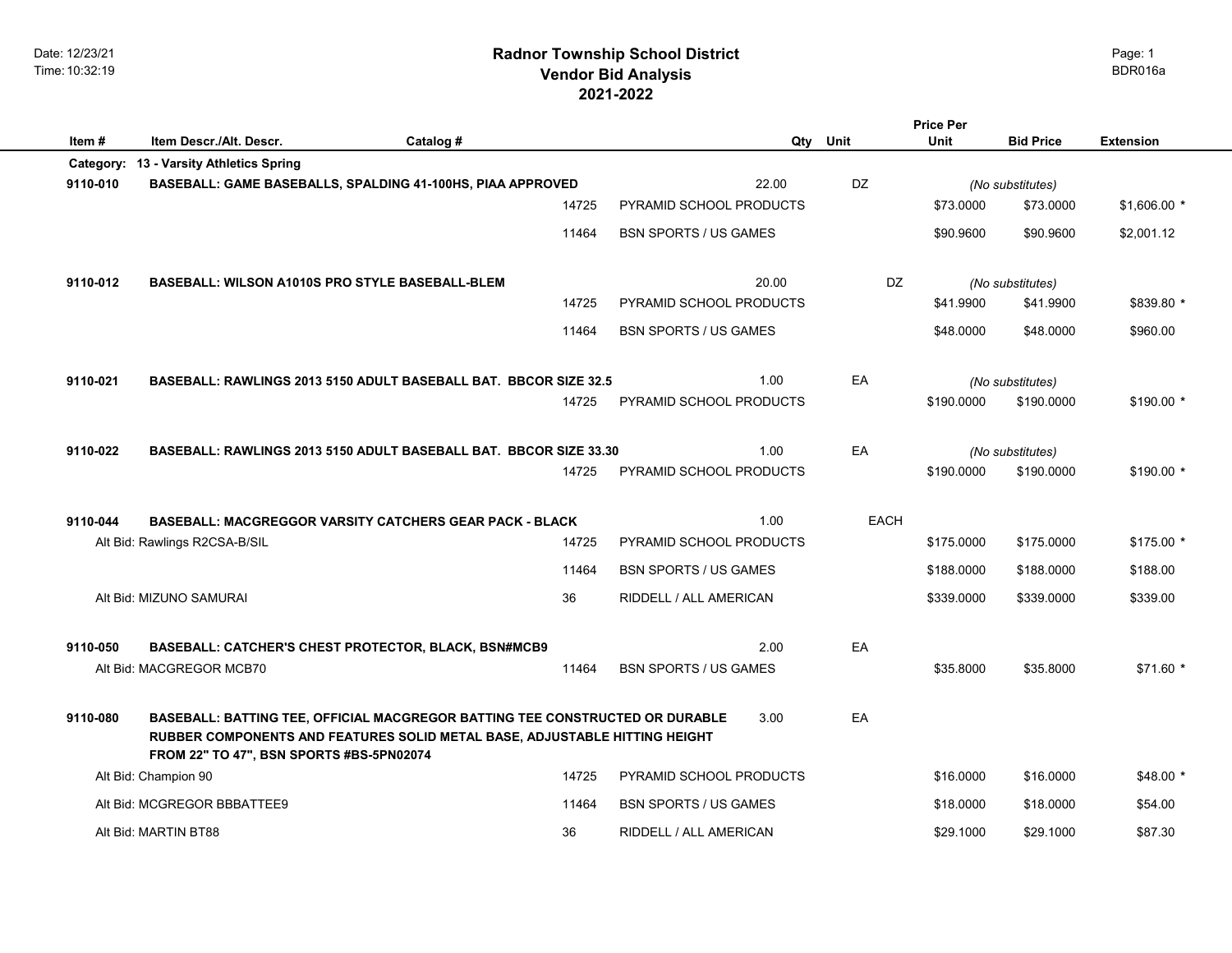Date: 12/23/21 Time: 10:32:19

# **2021-2022 Radnor Township School District Vendor Bid Analysis** BDR016a

|          |                                                                                                                                                                     |           |       |                               |             | <b>Price Per</b> |                  |                  |
|----------|---------------------------------------------------------------------------------------------------------------------------------------------------------------------|-----------|-------|-------------------------------|-------------|------------------|------------------|------------------|
| Item #   | Item Descr./Alt. Descr.                                                                                                                                             | Catalog # |       |                               | Qty<br>Unit | <b>Unit</b>      | <b>Bid Price</b> | <b>Extension</b> |
|          | Category: 13 - Varsity Athletics Spring                                                                                                                             |           |       |                               |             |                  |                  |                  |
| 9110-081 | <b>BASEBALL: SCHUTT ORIGINAL HOLLYWOOD BASES</b>                                                                                                                    |           |       | 3.00                          | <b>EACH</b> |                  | (No substitutes) |                  |
|          |                                                                                                                                                                     |           | 11464 | <b>BSN SPORTS / US GAMES</b>  |             | \$233,0000       | \$233,0000       | \$699.00 *       |
| 9110-090 | BASEBALL: LOUISVILLE L-FRAME PITCHER'S SCREEN, 7' X 7' WITH 3' X 3' CUT OUT. HEAVY<br>DUTY SLIPPED ON- KNOTTED NET. 1.5" DIAMETER TUBE, BASEBALL WAREHOUSE # SLVLFB |           |       | 1.00                          | EA          |                  |                  |                  |
|          | Alt Bid: Champro NB173                                                                                                                                              |           | 14725 | PYRAMID SCHOOL PRODUCTS       |             | \$130.0000       | \$130.0000       | $$130.00*$       |
|          | Alt Bid: CHAMPRO NB173                                                                                                                                              |           | 36    | <b>RIDDELL / ALL AMERICAN</b> |             | \$148,7700       | \$148,7700       | \$148.77         |
|          | Alt Bid: BSN 1399586                                                                                                                                                |           | 11464 | <b>BSN SPORTS / US GAMES</b>  |             | \$218.0000       | \$218.0000       | \$218.00         |
| 9125-013 | LACROSSE: LACROSSE GAME BALLS, #LB 1 COLOR: YELLOW, USWLA/NCAA APPROVED GAME<br><b>BALLS, VOIT VLCBALLY</b>                                                         |           |       | 4.00                          | DZ.         |                  |                  |                  |
|          | Alt Bid: BSN LXB NOCSAE                                                                                                                                             |           | 11464 | <b>BSN SPORTS / US GAMES</b>  |             | \$18,0000        | \$18,0000        | $$72.00*$        |
|          | Alt Bid: Champion LBW NOCSAE                                                                                                                                        |           | 14725 | PYRAMID SCHOOL PRODUCTS       |             | \$22.5000        | \$22.5000        | \$90.00          |
| 9125-014 | LACROSSE: LACROSSE BALLS, OFFICIAL, COLOR: WHITE, CHAMPION #LABW.                                                                                                   |           |       | 4.00                          | <b>DZ</b>   |                  |                  |                  |
|          | Alt Bid: BSN LXB NOCSAE                                                                                                                                             |           | 11464 | <b>BSN SPORTS / US GAMES</b>  |             | \$18,0000        | \$18,0000        | $$72.00*$        |
|          | Alt Bid: Champion LBY NOCSAE                                                                                                                                        |           | 14725 | PYRAMID SCHOOL PRODUCTS       |             | \$22,5000        | \$22.5000        | \$90.00          |
| 9125-018 | LACROSSE: LACROSSE BALLS NOCSAE APPROVED, WHITE                                                                                                                     |           |       | 11.00                         | <b>CS</b>   |                  | (No substitutes) |                  |
|          | Alt Bid: 10 DOZEN / CASE                                                                                                                                            |           | 11464 | <b>BSN SPORTS / US GAMES</b>  |             | \$180,0000       | \$180,0000       | $$1,980.00*$     |
|          | Alt Bid: Champion LBW NOCSAE                                                                                                                                        |           | 14725 | PYRAMID SCHOOL PRODUCTS       |             | \$225.0000       | \$225.0000       | \$2,475.00       |
| 9125-036 | LACROSSE: KWIK GOAL. HEAVY-DUTY LACROSSE NET. ROPE SIZE 5MM WHITE                                                                                                   |           |       | 4.00                          | <b>EACH</b> |                  | (No substitutes) |                  |
|          | Alt Bid: Champion LN55                                                                                                                                              |           | 14725 | PYRAMID SCHOOL PRODUCTS       |             | \$51.0000        | \$51.0000        | $$204.00*$       |
|          | Alt Bid: 1382863 - - BSN 6MM LACROSS NET                                                                                                                            |           | 11464 | <b>BSN SPORTS / US GAMES</b>  |             | \$96,0000        | \$96,0000        | \$384.00         |
| 9125-037 | LACROSSE: PAIR OF COLLEGIATE LACROSSE GOALS WITH 6MM NET                                                                                                            |           |       | 1.00                          | <b>PAIR</b> |                  | (No substitutes) |                  |
|          |                                                                                                                                                                     |           | 11464 | <b>BSN SPORTS / US GAMES</b>  |             | \$680,0000       | \$680,0000       | \$680.00 *       |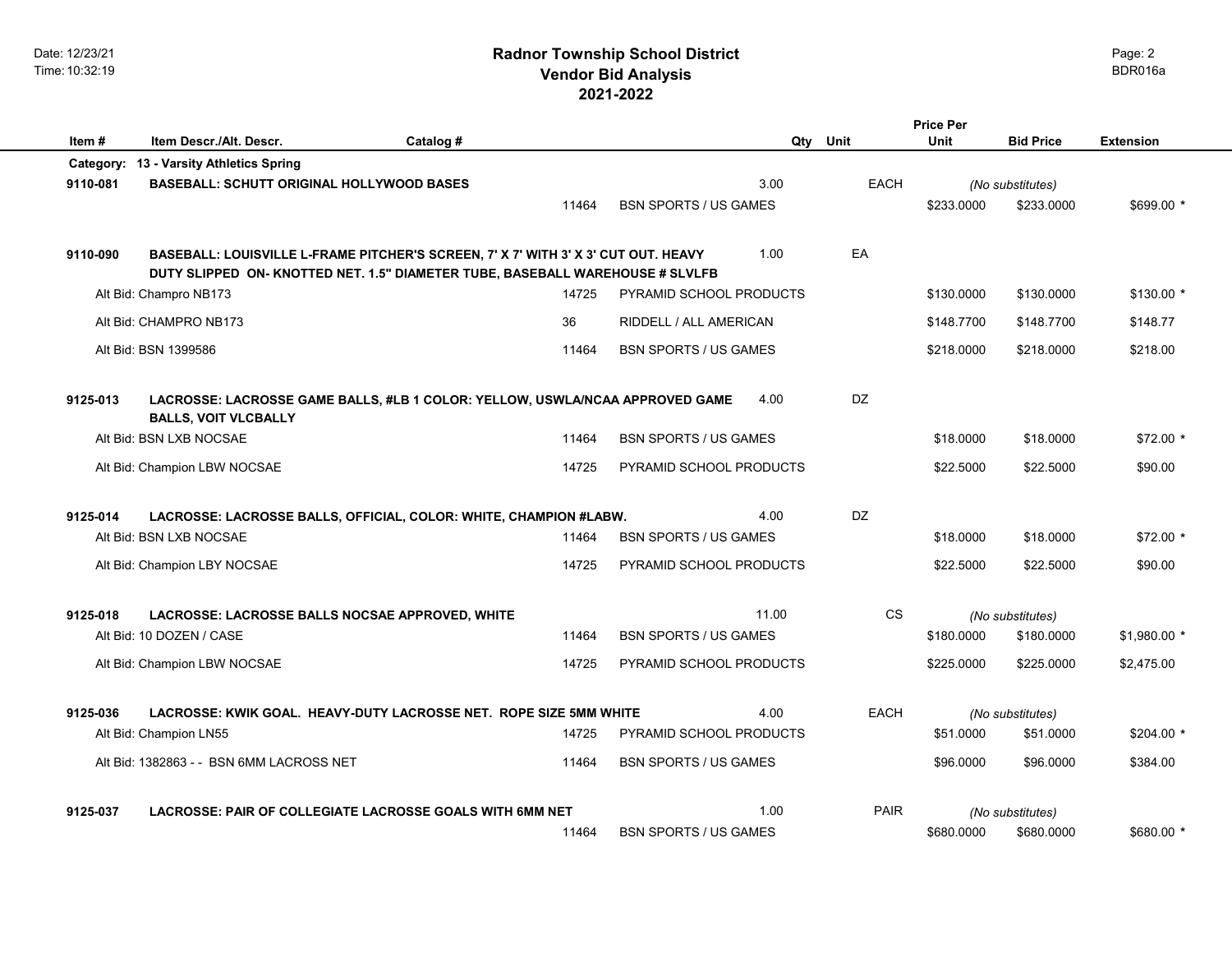|          |                                                                                                                        |           |                |                                                         |        |      | Price Per              |                                          |                        |
|----------|------------------------------------------------------------------------------------------------------------------------|-----------|----------------|---------------------------------------------------------|--------|------|------------------------|------------------------------------------|------------------------|
| Item#    | Item Descr./Alt. Descr.                                                                                                | Catalog # |                |                                                         | Qty    | Unit | Unit                   | <b>Bid Price</b>                         | <b>Extension</b>       |
|          | Category: 13 - Varsity Athletics Spring                                                                                |           |                |                                                         |        |      |                        |                                          |                        |
| 9125-037 | LACROSSE: PAIR OF COLLEGIATE LACROSSE GOALS WITH 6MM NET                                                               |           |                |                                                         | 1.00   | PAIR |                        | (No substitutes)                         |                        |
|          | Alt Bid: Champion LNG PRO XX + LN56                                                                                    |           | 14725          | PYRAMID SCHOOL PRODUCTS                                 |        |      | \$1,009.0000           | \$1,009.0000                             | \$1,009.00             |
| 9130-010 | MOUTHGUARDS: MOUTHPIECES, W/STRAP, INDIVIDUALLY WRAPPED, COLOR: BLACK,<br><b>PASSONS MSMOUT</b>                        |           |                |                                                         | 100.00 | EA   |                        |                                          |                        |
|          | Alt Bid: AS SPEC'D - - PLEASE ORDER IN<br>MULTIPLES OF 25 EACH                                                         |           | 11464          | <b>BSN SPORTS / US GAMES</b>                            |        |      | \$0.3800               | \$0.3800                                 | $$38.00*$              |
|          | Alt Bid: RIDDELL #R45971 SCHOLASTIC<br><b>MOUTHGUARDS</b>                                                              |           | 36             | RIDDELL / ALL AMERICAN                                  |        |      | \$0.3900               | \$0.3900                                 | \$39.00                |
| 9140-100 | POLE VAULT: POLE VAULT E-Z UP CROSSBAR LIFTER, SINGLE                                                                  |           | 11235          | M - F ATHLETIC COMPANY                                  | 1.00   | EA   | \$35,0000              | \$35,0000                                | $$35.00*$              |
| 9140-120 | POLE VAULT: POLE VAULT POLE BUTT PLUGS, WHITE 11                                                                       |           | 11235          | M - F ATHLETIC COMPANY                                  | 5.00   | EA   | \$27.0000              | \$27.0000                                | $$135.00*$             |
| 9140-130 | POLE VAULT: POLE VAULT, ELASTIC FOAM CROSSBAR<br>Alt Bid: BSN AFR050BM                                                 |           | 11464<br>11235 | <b>BSN SPORTS / US GAMES</b><br>M - F ATHLETIC COMPANY  | 1.00   | EA   | \$18.0000<br>\$19.0000 | \$18.0000<br>\$19.0000                   | $$18.00*$<br>\$19.00   |
| 9160-005 | SOFTBALL: GAME SOFTBALLS, DUDLEY (SPALDING) 43-147 (RED STITCH) PIAA APPROVED<br>Alt Bid: Priced by each sold by dozen |           | 14725<br>11464 | PYRAMID SCHOOL PRODUCTS<br><b>BSN SPORTS / US GAMES</b> | 72.00  | EA   | \$5.5000<br>\$6.8000   | (No substitutes)<br>\$5.5000<br>\$6.8000 | \$396.00 *<br>\$489.60 |
| 9160-007 | SOFTBALL: WORTH 12" MCAA RIF FASTPITCH TRAINING BALL, MFG # NC12S                                                      |           |                |                                                         | 36.00  | EA   |                        | (No substitutes)                         |                        |
|          |                                                                                                                        |           | 14725          | PYRAMID SCHOOL PRODUCTS                                 |        |      | \$4.0900               | \$4.0900                                 | $$147.24$ *            |
|          |                                                                                                                        |           | 11464          | <b>BSN SPORTS / US GAMES</b>                            |        |      | \$5.1800               | \$5.1800                                 | \$186.48               |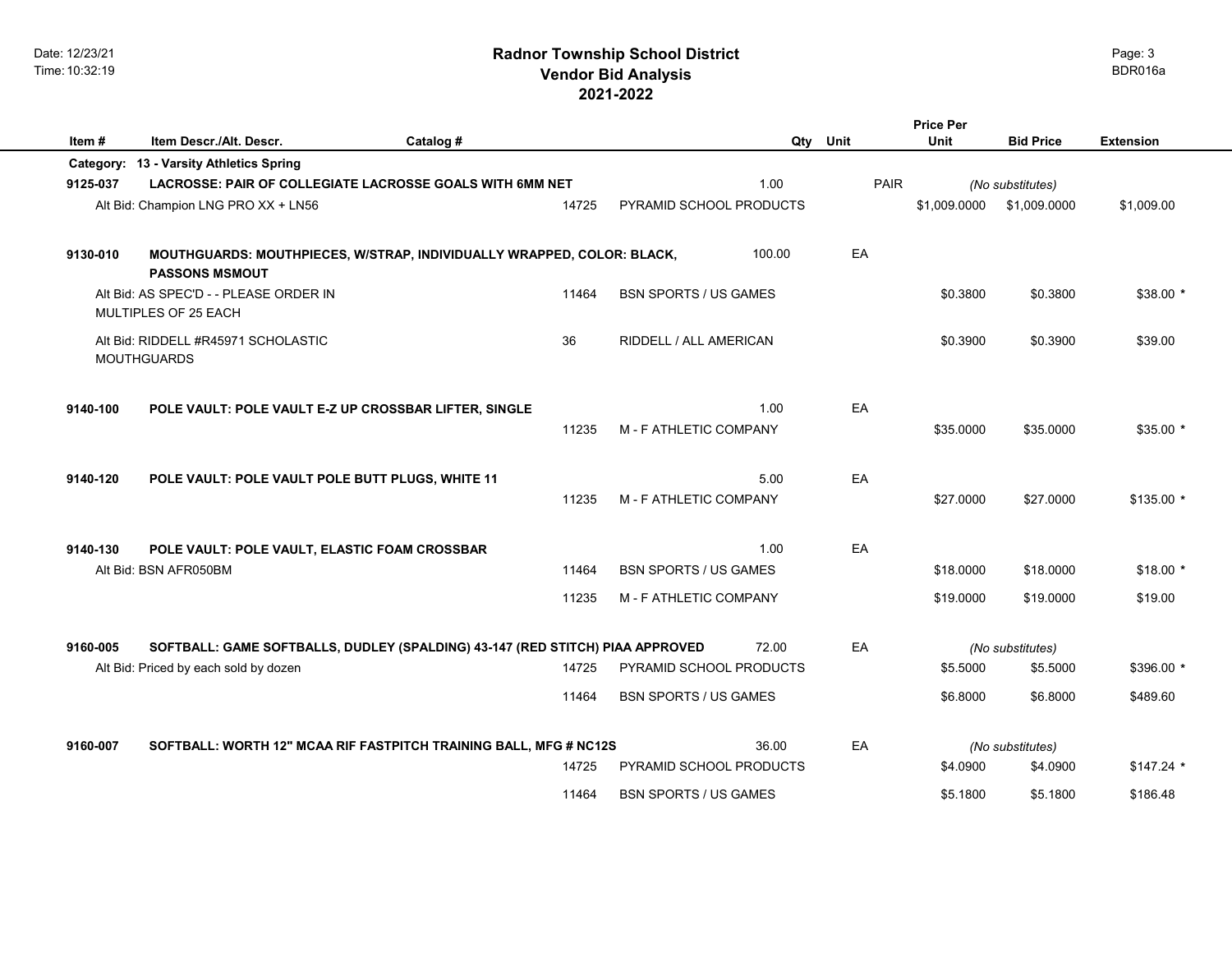|          |                                                                                                                  |           |       |                                |       |             | <b>Price Per</b> |                  |                  |
|----------|------------------------------------------------------------------------------------------------------------------|-----------|-------|--------------------------------|-------|-------------|------------------|------------------|------------------|
| Item#    | Item Descr./Alt. Descr.                                                                                          | Catalog # |       |                                | Qty   | Unit        | Unit             | <b>Bid Price</b> | <b>Extension</b> |
|          | Category: 13 - Varsity Athletics Spring                                                                          |           |       |                                |       |             |                  |                  |                  |
| 9160-008 | SOFTBALL: JUGS REALISTIC SEEMED PITCHING MACHINE SOFTBALL-12" YELLOW                                             |           |       |                                | 36.00 | EA          |                  | (No substitutes) |                  |
|          | Alt Bid: BY4015 - - priced by each sold by dozen                                                                 |           | 14725 | PYRAMID SCHOOL PRODUCTS        |       |             | \$3.9500         | \$3.9500         | $$142.20$ *      |
|          | Alt Bid: B4015 - - JUGS, SOLD PER DOZEN - -<br>\$57.69/DZ so \$4.8075 EACH                                       |           | 36    | RIDDELL / ALL AMERICAN         |       |             | \$4.8075         | \$4.8075         | \$173.07         |
| 9160-011 | SOFTBALL: OFFICIAL SOFTBALLS, DUDLEY SB-12LND ONLY, OPTIC YELLOW, CORE NOT TO<br>EXCEED .47, NFHS STAMP APPROVAL |           |       |                                | 4.00  | DZ          |                  | (No substitutes) |                  |
|          |                                                                                                                  |           | 14725 | PYRAMID SCHOOL PRODUCTS        |       |             | \$66,0000        | \$66,0000        | $$264.00*$       |
| 9160-050 | <b>SOFTBALL: SCOREBOOK FOR SOFTBALL</b>                                                                          |           |       |                                | 2.00  | EA          |                  |                  |                  |
|          | Alt Bid: Champion SC1                                                                                            |           | 14725 | <b>PYRAMID SCHOOL PRODUCTS</b> |       |             | \$2.7900         | \$2.7900         | $$5.58*$         |
|          | Alt Bid: #SMOB - - PETERSON SCOREMASTER<br>OFFICIAL SCOREBOOK                                                    |           | 36    | RIDDELL / ALL AMERICAN         |       |             | \$3.5900         | \$3.5900         | \$7.18           |
|          | Alt Bid: BSN MSBASBOK                                                                                            |           | 11464 | <b>BSN SPORTS / US GAMES</b>   |       |             | \$4.8000         | \$4.8000         | \$9.60           |
| 9160-064 | SOFTBALL: EASTON GHOST ASA BAT 32", 22 OZ                                                                        |           |       |                                | 1.00  | EA          |                  | (No substitutes) |                  |
|          |                                                                                                                  |           | 14725 | PYRAMID SCHOOL PRODUCTS        |       |             | \$305.0000       | \$305.0000       | \$305.00 *       |
|          |                                                                                                                  |           | 11464 | <b>BSN SPORTS / US GAMES</b>   |       |             | \$408.0000       | \$408,0000       | \$408.00         |
| 9160-065 | SOFTBALL: LOUISVILLE XENO 32", 22 OZ                                                                             |           |       |                                | 1.00  | EA          |                  | (No substitutes) |                  |
|          |                                                                                                                  |           | 14725 | PYRAMID SCHOOL PRODUCTS        |       |             | \$316,0000       | \$316,0000       | \$316.00 *       |
| 9160-066 | SOFTBALL: LOUISVILLE XENO 33", 23 OZ                                                                             |           |       |                                | 1.00  | EA          |                  | (No substitutes) |                  |
|          |                                                                                                                  |           | 14725 | PYRAMID SCHOOL PRODUCTS        |       |             | \$316.0000       | \$316.0000       | $$316.00*$       |
| 9160-077 | <b>SOFTBALL: SCHUTT STRIKE ZONE HOME PLATES</b>                                                                  |           |       |                                | 1.00  | <b>EACH</b> |                  | (No substitutes) |                  |
|          |                                                                                                                  |           | 11464 | <b>BSN SPORTS / US GAMES</b>   |       |             | \$12.8000        | \$12.8000        | $$12.80$ *       |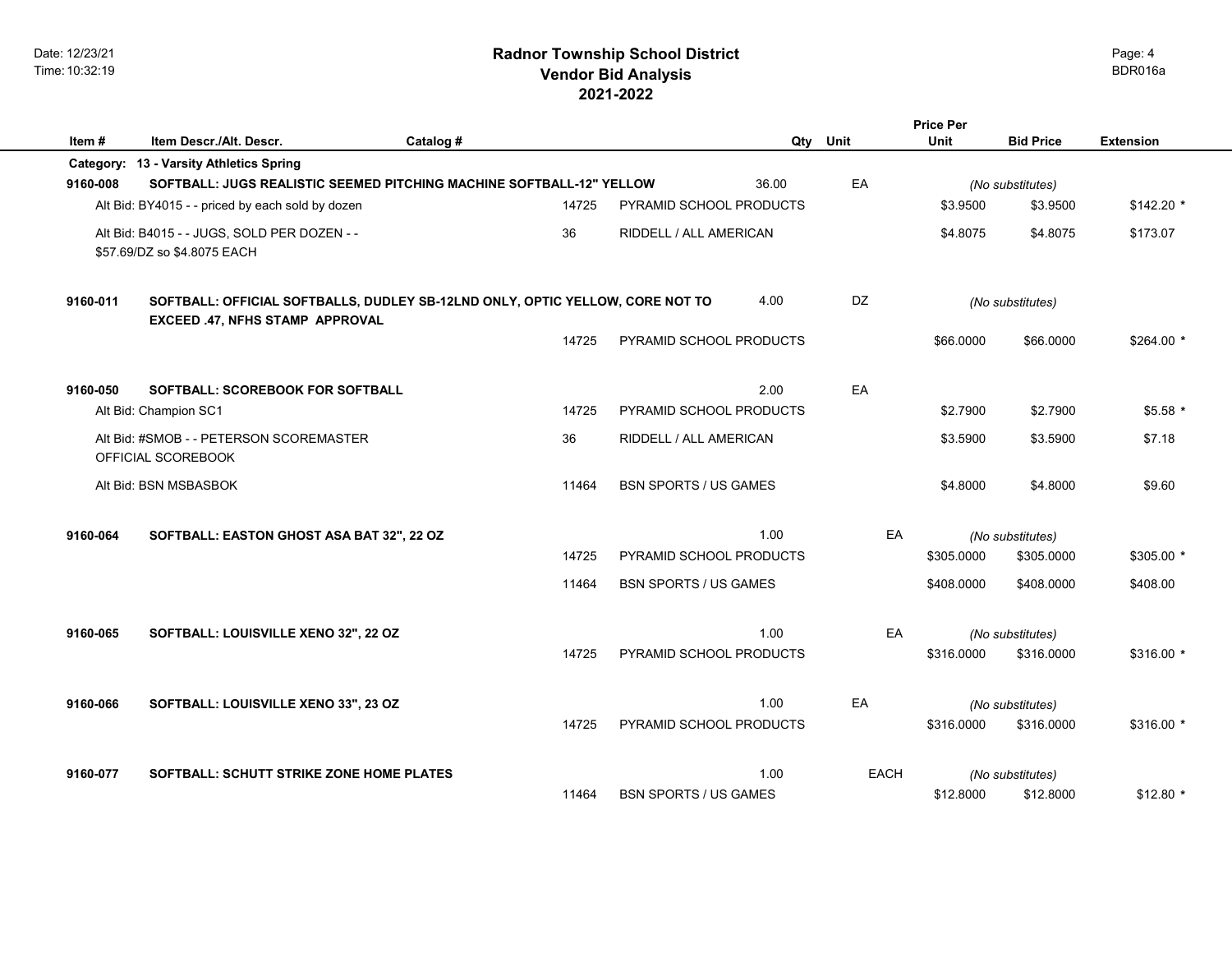|                                                                                                                                                                                                                   |                                                                                           |           |       |                                      |     |             | <b>Price Per</b> |                               |                  |
|-------------------------------------------------------------------------------------------------------------------------------------------------------------------------------------------------------------------|-------------------------------------------------------------------------------------------|-----------|-------|--------------------------------------|-----|-------------|------------------|-------------------------------|------------------|
| Item#                                                                                                                                                                                                             | Item Descr./Alt. Descr.                                                                   | Catalog # |       |                                      | Qty | Unit        | Unit             | <b>Bid Price</b>              | <b>Extension</b> |
|                                                                                                                                                                                                                   | Category: 13 - Varsity Athletics Spring                                                   |           |       |                                      |     |             |                  |                               |                  |
| 9160-078                                                                                                                                                                                                          | SOFTBALL: SCHUTT THROW DOWN BASES - 5PC SET                                               |           |       | 1.00                                 |     | <b>EACH</b> |                  |                               |                  |
|                                                                                                                                                                                                                   | Alt Bid: MACGREGOR 1235623                                                                |           | 11464 | <b>BSN SPORTS / US GAMES</b>         |     |             | \$6.5000         | \$6.5000                      | $$6.50*$         |
|                                                                                                                                                                                                                   | Alt Bid: 3TDSW - - ASI: RUBBER 5-PIECE THROW<br>DOWN BASES W/WAFFLE BOTTOMS               |           | 36    | RIDDELL / ALL AMERICAN               |     |             | \$21.0000        | \$21.0000                     | \$21.00          |
| SOFTBALL: SCHUTT SPORTS ULTIMATE TRAVEL TEE FOR SOFTBALL OR BASEBALL,<br>4.00<br>9160-080<br>TELESCOPING TEE ALLOWS YOU TO ADJUST THE HEIGHT, FOLDING BASE, WATER RESISTANT<br><b>CARRYING BAG, MFG #12830615</b> |                                                                                           |           |       |                                      | EA  |             | (No substitutes) |                               |                  |
|                                                                                                                                                                                                                   |                                                                                           |           | 11464 | <b>BSN SPORTS / US GAMES</b>         |     |             | \$40.6000        | \$40.6000                     | $$162.40$ *      |
| 9160-090                                                                                                                                                                                                          | SOFTBALL: LINE UP CARDS - 25 GAME REFILL                                                  |           |       | 2.00                                 |     | <b>EACH</b> |                  | (No substitutes)              |                  |
|                                                                                                                                                                                                                   |                                                                                           |           | 11464 | <b>BSN SPORTS / US GAMES</b>         |     |             | \$4.8000         | \$4.8000                      | $$9.60*$         |
|                                                                                                                                                                                                                   |                                                                                           |           |       |                                      |     |             |                  |                               |                  |
| 9165-020                                                                                                                                                                                                          | STOPWATCHES: ROBIC SC-717W 100 DUAL MEMORY STOPWATCH/TARGET TIMER                         |           |       | 4.00                                 |     | EA          |                  |                               |                  |
|                                                                                                                                                                                                                   | Alt Bid: SC717W - - SC708W discontinued                                                   |           | 14725 | PYRAMID SCHOOL PRODUCTS              |     |             | \$23.0000        | (No substitutes)<br>\$23.0000 | $$92.00*$        |
|                                                                                                                                                                                                                   |                                                                                           |           |       |                                      |     |             |                  |                               |                  |
|                                                                                                                                                                                                                   |                                                                                           |           |       |                                      |     |             |                  |                               |                  |
| 9175-012                                                                                                                                                                                                          | TRACK & FIELD: ALUMINUM MULTI IMPLEMENT CART (AAE0 MODEL AMC<br>Alt Bid: PROTAPIT 1453173 |           | 11464 | 1.00<br><b>BSN SPORTS / US GAMES</b> |     | EA          | \$480.0000       | \$480.0000                    | \$480.00 *       |
|                                                                                                                                                                                                                   |                                                                                           |           |       |                                      |     |             |                  |                               |                  |
|                                                                                                                                                                                                                   | Alt Bid: MFAC, LLL Item # 6083.01                                                         |           | 11235 | M - F ATHLETIC COMPANY               |     |             | \$895.0000       | \$895.0000                    | \$895.00         |
|                                                                                                                                                                                                                   |                                                                                           |           |       |                                      |     |             |                  |                               |                  |
| 9175-021                                                                                                                                                                                                          | TRACK & FIELD: 1/4" PYRAMID SPIKES, 100/PKG, CSI #J876.                                   |           |       | 2.00                                 |     | <b>PK</b>   |                  |                               |                  |
|                                                                                                                                                                                                                   | Alt Bid: MFAC, LLL Item # 6650-1/4                                                        |           | 11235 | <b>M-F ATHLETIC COMPANY</b>          |     |             | \$10,0000        | \$10,0000                     | $$20.00*$        |
|                                                                                                                                                                                                                   | Alt Bid: 842 - - GILL PYRAMID 1/4" SPIKES                                                 |           | 36    | RIDDELL / ALL AMERICAN               |     |             | \$11,9000        | \$11.9000                     | \$23.80          |
|                                                                                                                                                                                                                   | Alt Bid: BSN AASPKP14                                                                     |           | 11464 | <b>BSN SPORTS / US GAMES</b>         |     |             | \$15,0000        | \$15,0000                     | \$30.00          |
|                                                                                                                                                                                                                   |                                                                                           |           |       |                                      |     |             |                  |                               |                  |
| 9175-024                                                                                                                                                                                                          | TRACK & FIELD: PYRAMID SPIKES 1/4" PG 557 GLS FULL LINE CATALOG 2002 (TRACK), 100/PKG     |           |       | 2.00                                 |     | <b>PK</b>   |                  |                               |                  |
|                                                                                                                                                                                                                   | Alt Bid: MFAC, LLL Item # 6650-1/4                                                        |           | 11235 | M - F ATHLETIC COMPANY               |     |             | \$10.0000        | \$10.0000                     | $$20.00*$        |
|                                                                                                                                                                                                                   | Alt Bid: BSN AASPKP14                                                                     |           | 11464 | <b>BSN SPORTS / US GAMES</b>         |     |             | \$15,0000        | \$15,0000                     | \$30.00          |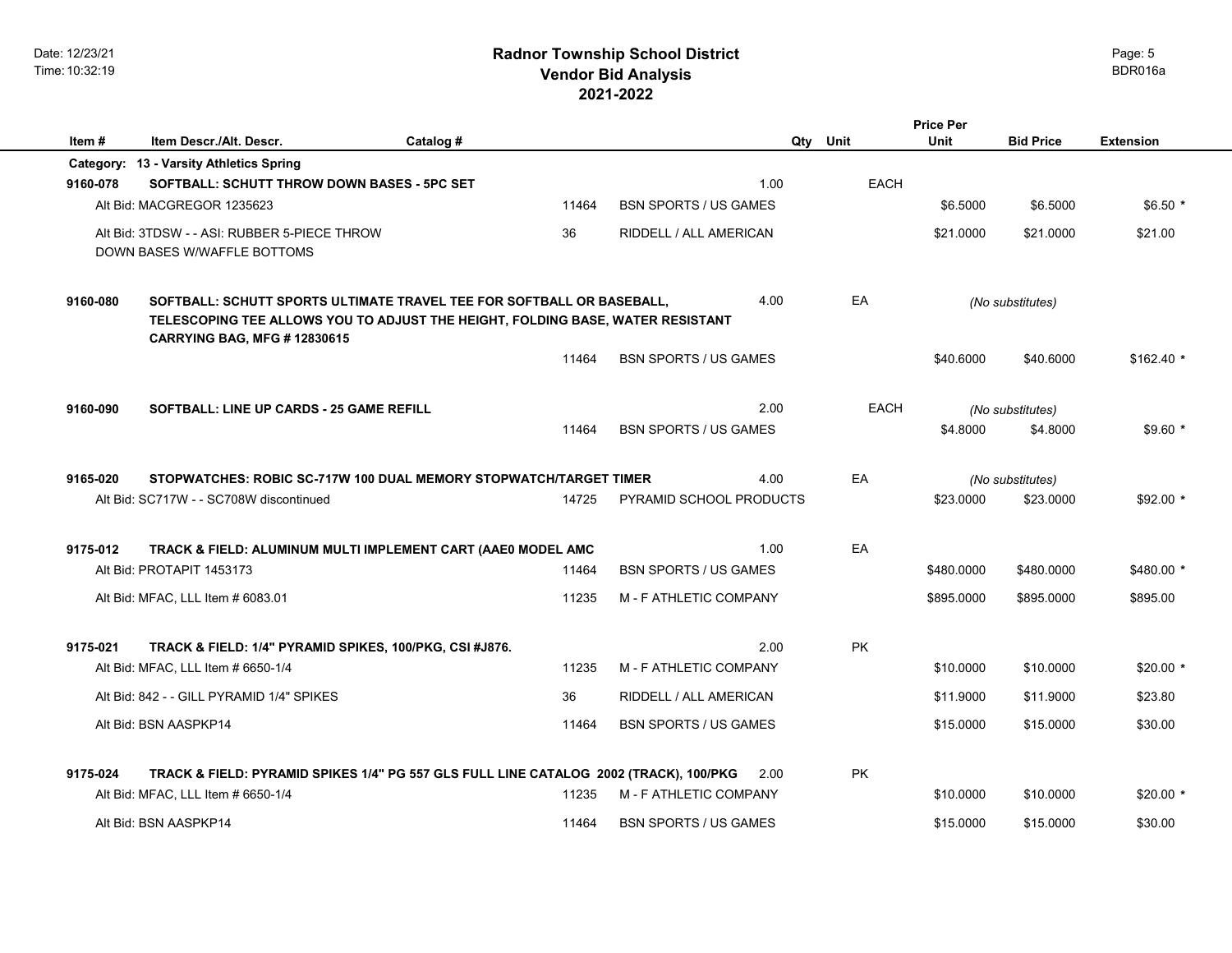|          |                                                                                                     |           |       |                              |           | <b>Price Per</b> |                  |                  |
|----------|-----------------------------------------------------------------------------------------------------|-----------|-------|------------------------------|-----------|------------------|------------------|------------------|
| Item#    | Item Descr./Alt. Descr.                                                                             | Catalog # |       |                              | Qty Unit  | Unit             | <b>Bid Price</b> | <b>Extension</b> |
|          | Category: 13 - Varsity Athletics Spring                                                             |           |       |                              |           |                  |                  |                  |
| 9175-050 | TRACK & FIELD: BLANKS FOR STARTER GUN, 50/BOX, .22 SHOT SHORTS, BLACK POWDER,<br><b>WINCHESTER.</b> |           |       | 8.00                         | <b>BX</b> |                  |                  |                  |
|          |                                                                                                     |           | 11235 | M - F ATHLETIC COMPANY       |           | \$30.0000        | \$30.0000        | $$240.00*$       |
| 9175-073 | TRACK & FIELD: CAST IRON SHOT, 4 KILO                                                               |           |       | 1.00                         | EA        |                  | (No substitutes) |                  |
|          | Alt Bid: 3394 - - GILL: 4K. (8.8 lb) CAST IRON SHOT                                                 |           | 36    | RIDDELL / ALL AMERICAN       |           | \$22.5000        | \$22.5000        | \$22.50          |
|          |                                                                                                     |           | 11464 | <b>BSN SPORTS / US GAMES</b> |           | \$23,0000        | \$23.0000        | \$23.00          |
|          |                                                                                                     |           | 11235 | M - F ATHLETIC COMPANY       |           | \$23.0000        | \$23.0000        | $$23.00*$        |
| 9175-074 | TRACK & FIELD: CAST IRON SHOT, 12 LBS                                                               |           |       | 1.00                         | EA        |                  | (No substitutes) |                  |
|          |                                                                                                     |           | 11464 | <b>BSN SPORTS / US GAMES</b> |           | \$25.0000        | \$25.0000        | $$25.00*$        |
|          | Alt Bid: 3312 - - GILL: 12 lb CAST IRON SHOT                                                        |           | 36    | RIDDELL / ALL AMERICAN       |           | \$26,2500        | \$26.2500        | \$26.25          |
|          |                                                                                                     |           | 11235 | M - F ATHLETIC COMPANY       |           | \$28.0000        | \$28.0000        | \$28.00          |
| 9175-122 | TRACK & FIELD: M-F ATH RUBBER DISCUS BOYS 1.6kg 6024-1.6                                            |           |       | 2.00                         | EA        |                  |                  |                  |
|          | Alt Bid: PORTAPIT ARD1.6XX                                                                          |           | 11464 | <b>BSN SPORTS / US GAMES</b> |           | \$3.8000         | \$3.8000         | $$7.60*$         |
|          | Alt Bid: ASI: 1.6k RUBBER DISCUS                                                                    |           | 36    | RIDDELL / ALL AMERICAN       |           | \$14,3100        | \$14.3100        | \$28.62          |
|          |                                                                                                     |           | 11235 | M - F ATHLETIC COMPANY       |           | \$15,0000        | \$15.0000        | \$30.00          |
| 9175-123 | TRACK & FIELD: M-F ATH 6024-1.0 1kg RUBBER DISCUS                                                   |           |       | 2.00                         | EA        |                  |                  |                  |
|          | Alt Bid: PORTAPIT ARD1.0XX                                                                          |           | 11464 | <b>BSN SPORTS / US GAMES</b> |           | \$2,8000         | \$2.8000         | $$5.60*$         |
|          | Alt Bid: RD10 - - ASI: 1.0k RUBBER DISCUS                                                           |           | 36    | RIDDELL / ALL AMERICAN       |           | \$12.5100        | \$12.5100        | \$25.02          |
|          |                                                                                                     |           | 11235 | M - F ATHLETIC COMPANY       |           | \$13.0000        | \$13.0000        | \$26.00          |
| 9175-140 | TRACK & FIELD: SANDVIK JAVELIN, TJV6, WOMEN'S 45M                                                   |           |       | 1.00                         | EA        |                  | (No substitutes) |                  |
|          |                                                                                                     |           | 11235 | M - F ATHLETIC COMPANY       |           | \$265.0000       | \$265.0000       | $$265.00*$       |